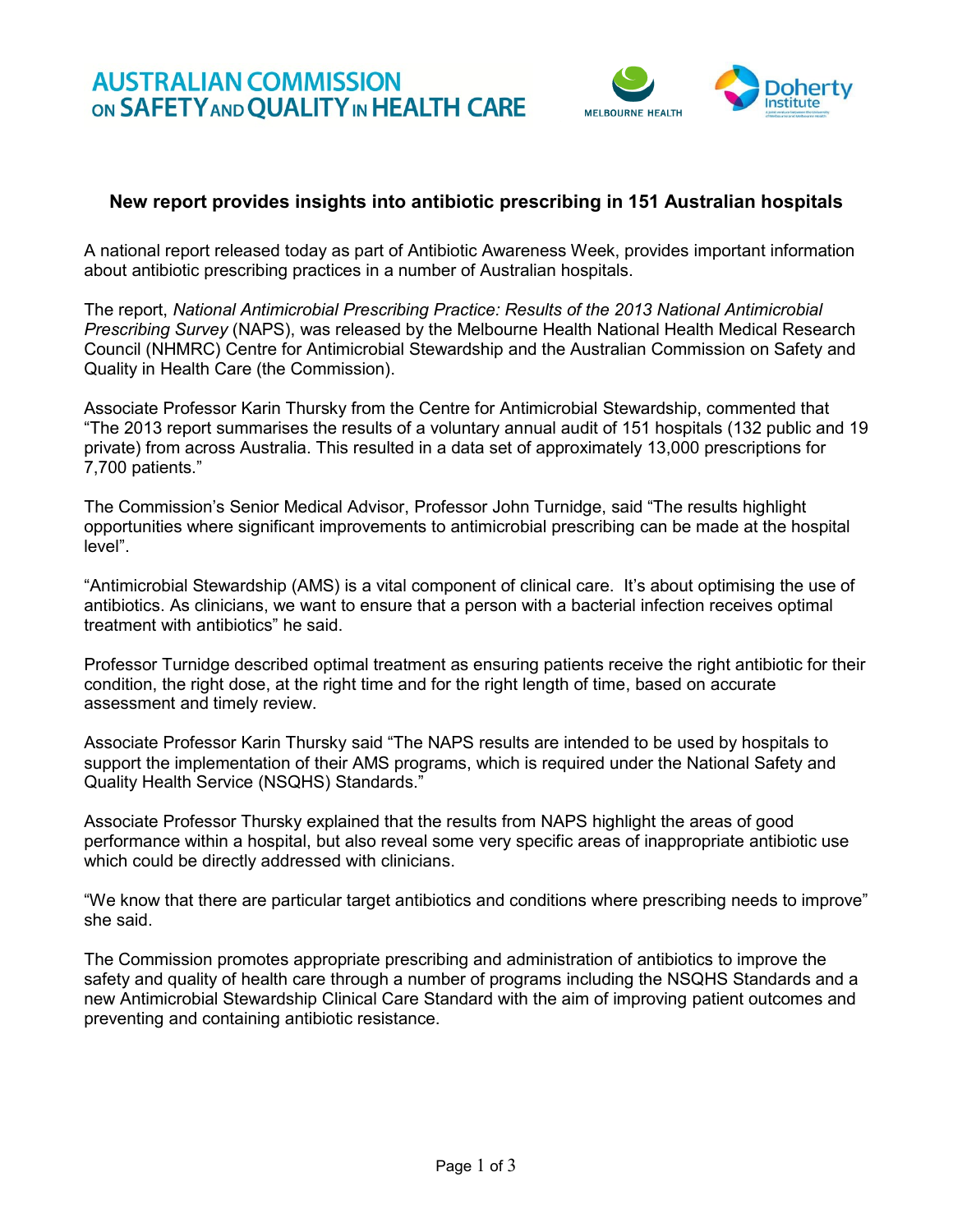## **Highlights from** *National Antimicrobial Prescribing Practice: Results of the 2013 National NAPS*

The 2013 report provides the results from 151 hospitals across Australia. Participating hospitals take a snapshot sample of their medication charts and patient records to assess their appropriateness of antimicrobial prescribing. They are also able to compare their results to other like hospitals.

Earlier reports had indicated that up to 50% of hospital antibiotic prescriptions may be inappropriate. However, the new NAPS results provide a more contemporary picture about how antimicrobials are prescribed and applied in Australian hospitals.

The 2013 results show:

- The appropriateness of the top five most commonly prescribed antimicrobials ranged between 60 and 76 percent. Overall, around thirty percent of prescriptions were deemed to be inappropriate. Inappropriate use was mainly related to the unnecessary use of broad spectrum antimicrobials and the incorrect duration of treatment.
- Inappropriate prescribing was very common for patients with acute exacerbation of chronic obstructive pulmonary disease (COPD), 46 percent of prescriptions were noncompliant with guidelines.
- Overall surgical prophylaxis was the highest indication for antimicrobial use. Surgical prophylaxis was given for more than 24 hours in 41 percent of cases; this falls short of the best practice of less than 5 percent.
- 71 percent of antibiotic prescriptions had a reason documented in the medical notes.
- The most common prescriptions were for the cephalosporin antibiotics: ceftriaxone and cephazolin.

The Commission will look to develop Clinical Care Standards for COPD and Surgical Prophylaxis.

#### **Australian Commission on Safety and Quality in Health Care**

The Commission is the lead agency for the development and coordination of national improvements in safety and quality in health care across Australia. The Commission aims to support health care professionals, organisations and policy makers who work with patients and carers.

The Commission has commenced a major program of activities through its Antimicrobial Usage and Resistance Surveillance (AURA) Project, which will result in the establishment of a national AMR and AU Surveillance System.

Another complementary initiative of the Commission is the development and implementation of the Clinical Care Standard for Antimicrobial Stewardship for use by individual prescriber health services and the patients.

#### **Melbourne Health National Health Medical Research Council (NHMRC) Centre for Antimicrobial Stewardship**

The Melbourne Health group have has just been awarded a \$2.5 million NHMRC grant to set up the first National Centre for Antimicrobial Stewardship, working across the human and animal sector.